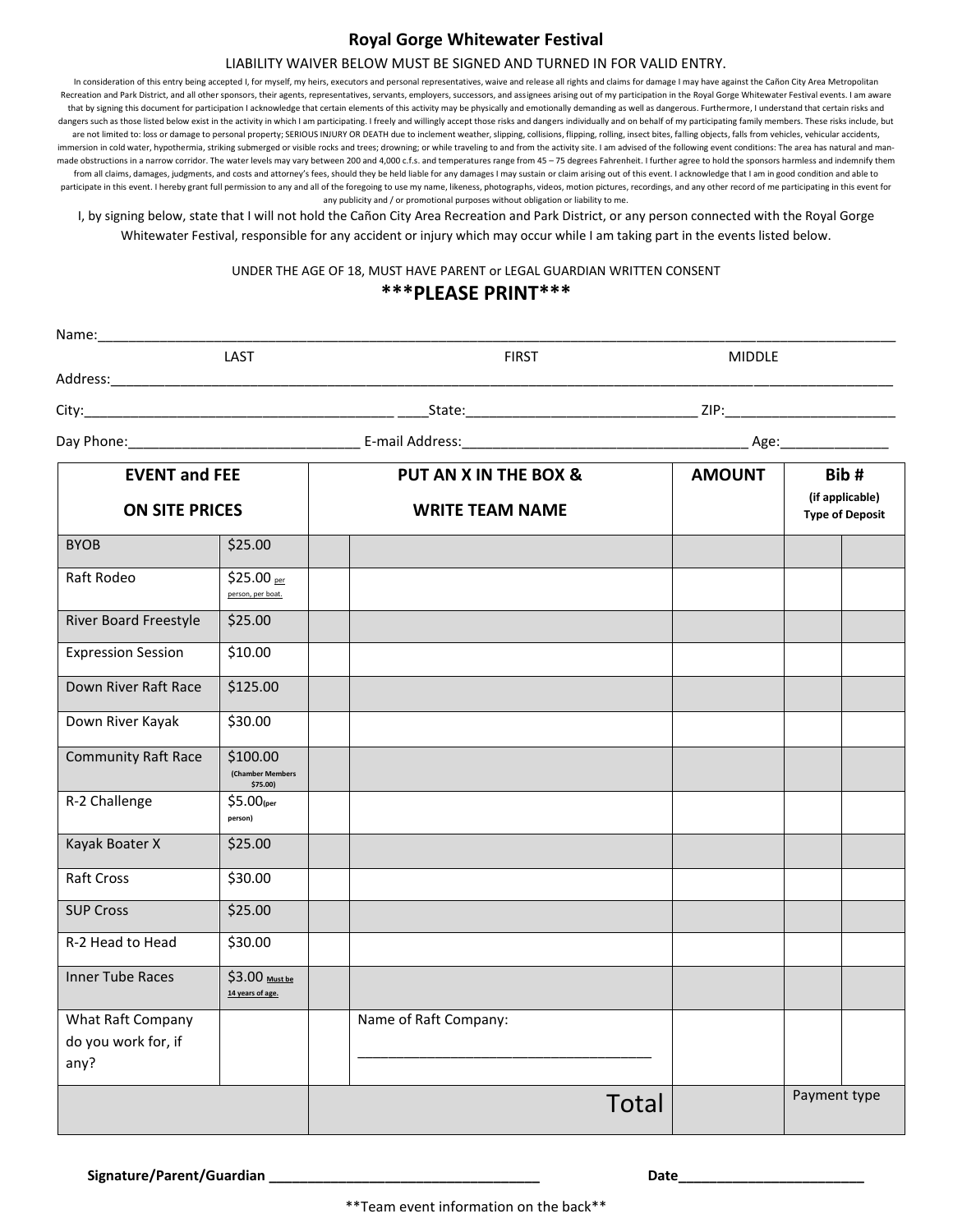#### LIABILITY WAIVER BELOW MUST BE SIGNED AND TURNED IN FOR VALID ENTRY.

In consideration of this entry being accepted I, for myself, my heirs, executors and personal representatives, waive and release all rights and claims for damage I may have against the Cañon City Area Metropolitan Recreation and Park District, and all other sponsors, their agents, representatives, servants, employers, successors, and assignees arising out of my participation in the Royal Gorge Whitewater Festival events. I am aware that by signing this document for participation I acknowledge that certain elements of this activity may be physically and emotionally demanding as well as dangerous. Furthermore, I understand that certain risks and dangers such as those listed below exist in the activity in which I am participating. I freely and willingly accept those risks and dangers individually and on behalf of my participating family members. These risks include, but are not limited to: loss or damage to personal property; SERIOUS INJURY OR DEATH due to inclement weather, slipping, collisions, flipping, rolling, insect bites, falling objects, falls from vehicles, vehicular accidents, immersion in cold water, hypothermia, striking submerged or visible rocks and trees; drowning; or while traveling to and from the activity site. I am advised of the following event conditions: The area has natural and man-made obstructions in a narrow corridor. The water levels may vary between 200 and 4,000 c.f.s. and temperatures range from 45 – 75 degrees Fahrenheit. I further agree to hold the sponsors harmless and indemnify them from all claims, damages, judgments, and costs and attorney's fees, should they be held liable for any damages I may sustain or claim arising out of this event. I acknowledge that I am in good condition and able to participate in this event. I hereby grant full permission to any and all of the foregoing to use my name, likeness, photographs, videos, motion pictures, recordings, and any other record of me participating in this event for any publicity and / or promotional purposes without obligation or liability to me.

I, by signing below, state that I will not hold the Cañon City Area Recreation and Park District, or any person connected with the Royal Gorge Whitewater Festival, responsible for any accident or injury which may occur while I am taking part in the events listed below.

UNDER THE AGE OF 18, MUST HAVE PARENT or LEGAL GUARDIAN WRITTEN CONSENT

# PLEASE \*\* PRINT & SIGN\*\* ALL TEAM MEMBER'S NAME

|    | Printed Name                                                                                                         | Age | Signature/Parent/Legal guardian |
|----|----------------------------------------------------------------------------------------------------------------------|-----|---------------------------------|
|    |                                                                                                                      |     |                                 |
| 2. |                                                                                                                      |     |                                 |
| 3. |                                                                                                                      |     |                                 |
| 4. |                                                                                                                      |     |                                 |
| 5. | <u> 1989 - Johann Barbara, martxa alemaniar argumento de la contrada de la contrada de la contrada de la contrad</u> |     |                                 |
| 6. |                                                                                                                      |     |                                 |
| 7. |                                                                                                                      |     |                                 |
| 8. |                                                                                                                      |     |                                 |
| 9. |                                                                                                                      |     |                                 |
| 10 |                                                                                                                      |     |                                 |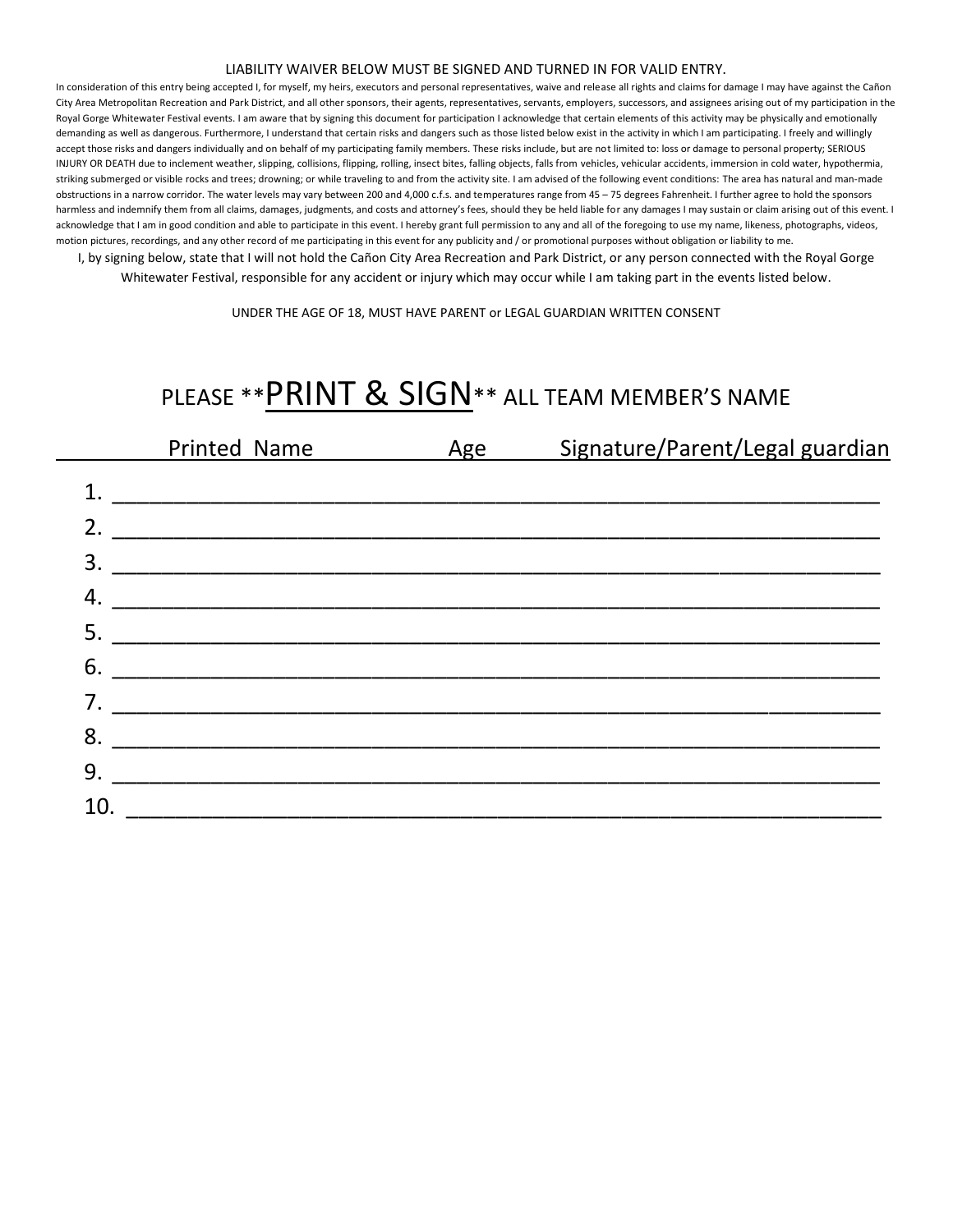|                                                                                                                                                     |                                                                                                                                                                          | Royal Gorge Whitewater Festival<br><b>ADVENTURE EVENT ENTRY FORM</b>                                                                |        |              | <b>District Use Only</b><br>Participant $#$ |   |
|-----------------------------------------------------------------------------------------------------------------------------------------------------|--------------------------------------------------------------------------------------------------------------------------------------------------------------------------|-------------------------------------------------------------------------------------------------------------------------------------|--------|--------------|---------------------------------------------|---|
| Hewater Fe<br>Name:<br>$\begin{array}{c}\n\hline\n\text{LAST}\n\end{array}$                                                                         |                                                                                                                                                                          |                                                                                                                                     |        |              | Amount Paid \$                              |   |
|                                                                                                                                                     | <b>FIRST</b>                                                                                                                                                             |                                                                                                                                     |        |              |                                             |   |
|                                                                                                                                                     |                                                                                                                                                                          |                                                                                                                                     |        |              |                                             |   |
| Phone:                                                                                                                                              |                                                                                                                                                                          |                                                                                                                                     |        |              |                                             |   |
| <b>Male:</b> Female: Age: $\qquad \qquad \text{Birth Date:} \frac{\text{Birth Date:}}{\text{Month}} / \frac{1}{\text{Day}} / \frac{1}{\text{Year}}$ |                                                                                                                                                                          |                                                                                                                                     |        |              |                                             |   |
| Adult Shirt Size (circle one if in WAR, DD, CC): Small Med Large XL                                                                                 |                                                                                                                                                                          |                                                                                                                                     |        |              |                                             |   |
| <b>Adventure Events</b><br>(Check all that apply)                                                                                                   |                                                                                                                                                                          |                                                                                                                                     | $*WAR$ | *Fly Casting | Pixie/<br>Kid WAR                           |   |
| <b>Cruiser Bike Ride (Free)</b>                                                                                                                     |                                                                                                                                                                          | Up to 6/19/16                                                                                                                       | \$20   | \$25         | \$5                                         |   |
| <b>WAR</b> (age $12+$ )<br>Casting Competition (max $40$ 12+)<br><b>Pixie Bike Races (max 80)</b>                                                   |                                                                                                                                                                          | $6/20 - 6/25$<br>*Prices include T-shirt & Festival entry for day of<br>event. Awards given to the top placers in each<br>division. | \$30   | \$30         | \$5                                         | S |
| <b>Youth WAR</b>                                                                                                                                    | Mail or drop off Forms to the Canon City Recreation District at<br>575 Ash Street, Canon City, CO 81212<br>or register online at<br>www.royalgorgewhitewaterfestival.org |                                                                                                                                     |        |              |                                             |   |

## **LIABILITY WAIVER BELOW MUST BE SIGNED AND TURNED IN FOR VALID ENTRY**

In consideration of this entry being accepted I, for myself, my heirs, executors and personal representatives, waive and release all rights and claims for damage I may have against the Cañon City Area Metropolitan Recreation and Park District, Fremont Adventure Recreation, City of Canon City, and all other sponsors, their agents, representatives, servants, employers, successors, and assignees arising out of my participation in the Royal Gorge Whitewater Festival. I am aware that by signing this document for participation in this event I acknowledge that certain elements of this activity may be physically and emotionally demanding as well as dangerous. Furthermore, I understand that certain risks and dangers such as those listed below exist in the activity in which I am participating. I freely and willingly accept those risks and dangers individually and on behalf of my participating family members. These risks include, but are not limited to: loss or damage to personal property; SERIOUS INJURY OR DEATH due to inclement weather, slipping, collisions, flipping, rolling, insect bites, falling off a wall or in mud, striking visible rocks, trees, or obstacles, immersion in cold water, hypothermia, striking submerged or visible rocks and trees; drowning; or while traveling to and from the activity site. I am advised of the following event conditions: The area has natural and man-made obstructions in a narrow corridor. The water levels may vary between 200 and 4,000 c.f.s. and temperatures range from 45 – 100 degrees Fahrenheit. The Whitewater Adventure Race course may be unpaved, and there may be loose gravel or rocks anywhere on the course as well as various obstacles. All participants must be 18 years of age or older and must wear the proper safety gear depending on the event. Those who are 12-17 may participate with a signed waiver by a parent or guardian. I further agree to hold the sponsors harmless and indemnify them from all claims, damages, judgments, and costs and attorney's fees, should they be held liable for any damages I may sustain or claim arising out of this event. You must wear an approved bike helmet for biking events. I acknowledge that I am in good condition and able to participate in this run /obstacle course race. I hereby grant full permission to any and all of the foregoing to use my name, likeness, photographs, videos, motion pictures, recordings, and any other record of me participating in this event for any publicity and / or promotional purposes without obligation or liability to me.

*I, by signing below, state that I will not hold the Cañon City Area Recreation and Park District, Fremont Adventure Recreation, or any person connected with the Royal Gorge Whitewater Festival, responsible for any accident or injury which may occur while I am taking part in these events.* 

| Signature: |
|------------|
|------------|

| $\sim$          |                                                                         |                    |       |
|-----------------|-------------------------------------------------------------------------|--------------------|-------|
| 10 <sup>7</sup> |                                                                         |                    |       |
|                 |                                                                         | .                  |       |
|                 | ___________<br>____<br>___<br>______<br>____<br>___<br>______<br>______ | ____<br>__________ | _____ |

*Parent/Guardian Signature if under 18: \_\_\_\_\_\_\_\_\_\_\_\_\_\_\_\_\_\_\_\_\_\_\_\_\_\_\_\_\_\_\_\_\_\_\_\_\_\_\_\_\_\_\_\_\_\_\_\_\_\_\_\_\_*